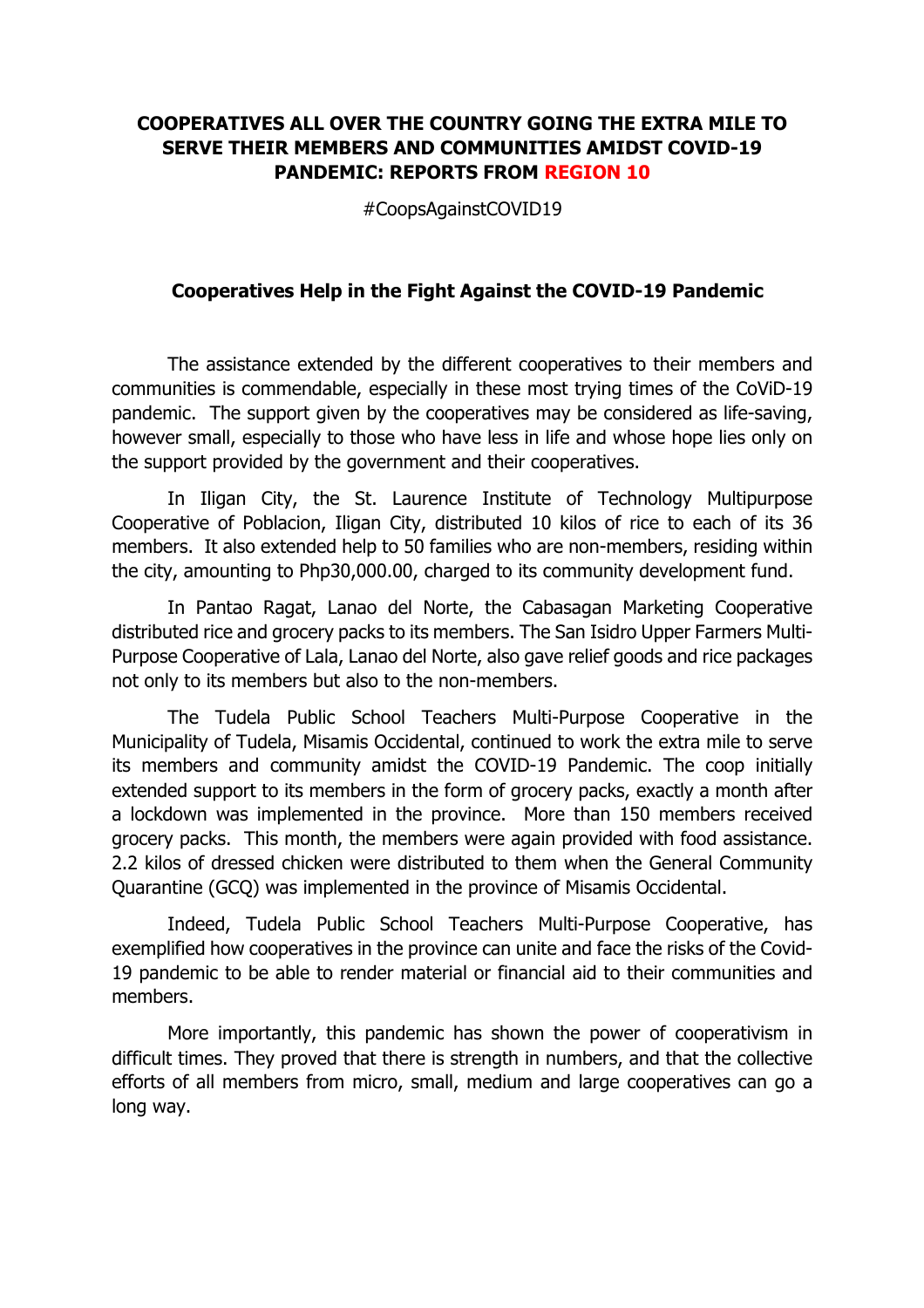Cabasagan Marketing Cooperative in Pantao Ragat,Lanao del Norte, extended assistance to its members.



The St. Laurence Institute of Technology MPC in Iligan City gave 10 kilos of rice to its 36 members, and 50 families who are non-members.